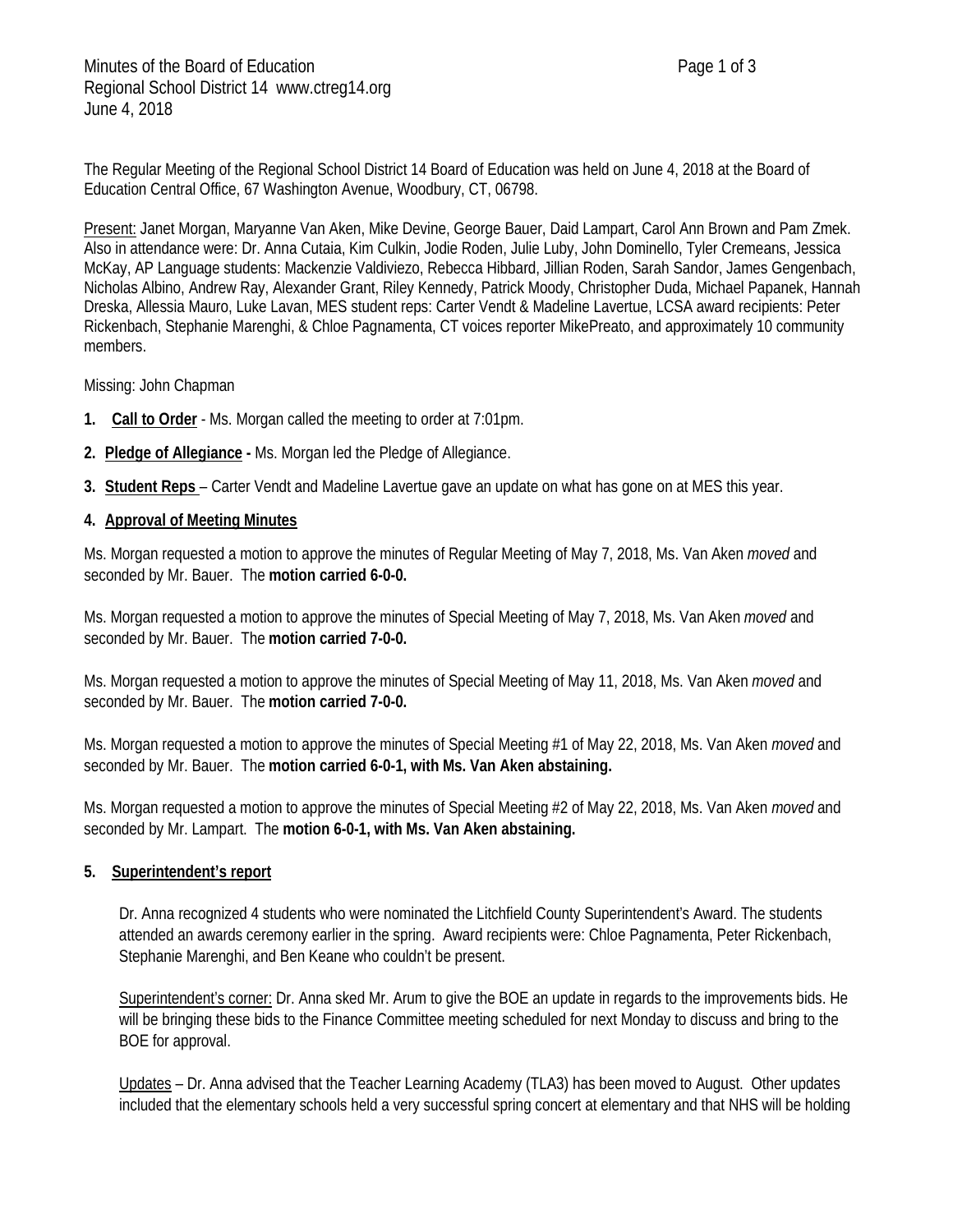their Spring concert this week. Ms. Fensore finished up with the last parent workshop for the 2017-18 school year with a presentation by Joanne Freiburg about social emotional and school climate.

Lastly, Jessica McKay and her AP Language students came to discuss their research projects. Mrs. McKay gave a brief introduction as to what the students did over the course of the year. She advised that the students had the year to conduct a long term research project on anything that interested them that would have a unique outcome or solution. Many of the students aligned their projects with their potential career choices and some on what they were interested in. Mrs. McKay had student Mackenzie Valdiviezo give an update on her unique experience. She was granted access by NEPRES to be able to speak with 3 women NASA scientists via Facetime who talked about the manned mission to mars and what it will be like living on different planet. They spoke about life on mars and what it will be like for astronauts and preparing to live there. Mackenzie thoroughly enjoyed the fact that they were specific to her research project and the most interesting for her was the cost in getting to MARS. She mentioned that NASA has receive \$20.6B in federal funding and that it is only 50% of what is needed to send 4-6 people there. The class also learned about agriculture and how to grow things on MARS. Mrs. McKay mentioned that at the end of the conversation the scientists offered for Mackenzie to go to Washington, D.C. to participate in a junior space program for ambassadors. They will be looking further into the opportunity.

Each of the AP Language students introduced themselves and advised the BOE the topic of their project. The meeting went into a brief recess at 7:26 pm to allow the BOE and community members present to find out more about each of the students' research projects. The meeting restarted at 7:45pm.

# **6. Board Committee Reports**

**Policy:** As Mr. Chapman was not present, he will give his update at the next regular BOE meeting on June 18, 2018.

**Finance:** Mr. Baueradvised that the committee met on May 22 to discuss the NHS construction BOND & BAN issuance. The committee met several times regarding financing options over the course of the next 25 years. They looked at long term financing solutions and made recommendations to Ed Arum, the interim Director of Finance.

**7. Board Chair Comments** – Ms. Morgan advised that Joanne Freiberg of the CSDE will be coming to the next regular BOE meeting to do a workshop on climate and culture which will help to clarify the full process on management of types of complaints that might be received. Ms. Morgan read a statement accepting the resignation of Dr. Anna. Ms. Morgan and the BOE thanked Dr. Anna for her contributions to R14 and wish her well in Milford. Ms. Morgan thanked the community for passing the budget and advised that the BOE will hold a special BOE meeting on Monday, June 11 at 6:30pm to hear from 3 superintendent search consulting firms. The Finance subcommittee will meet at 6:00pm to discuss the 3 RFPs prior to the BOE meeting.

# **8. Public Comment** – none

# **9. Old Business**

A. Ms. Van Aken moved that the Region 14 BOE approve the PK-8 Science curriculum as presented and was seconded by Mr. Bauer. **The motion carried unanimously 7-0-0.**